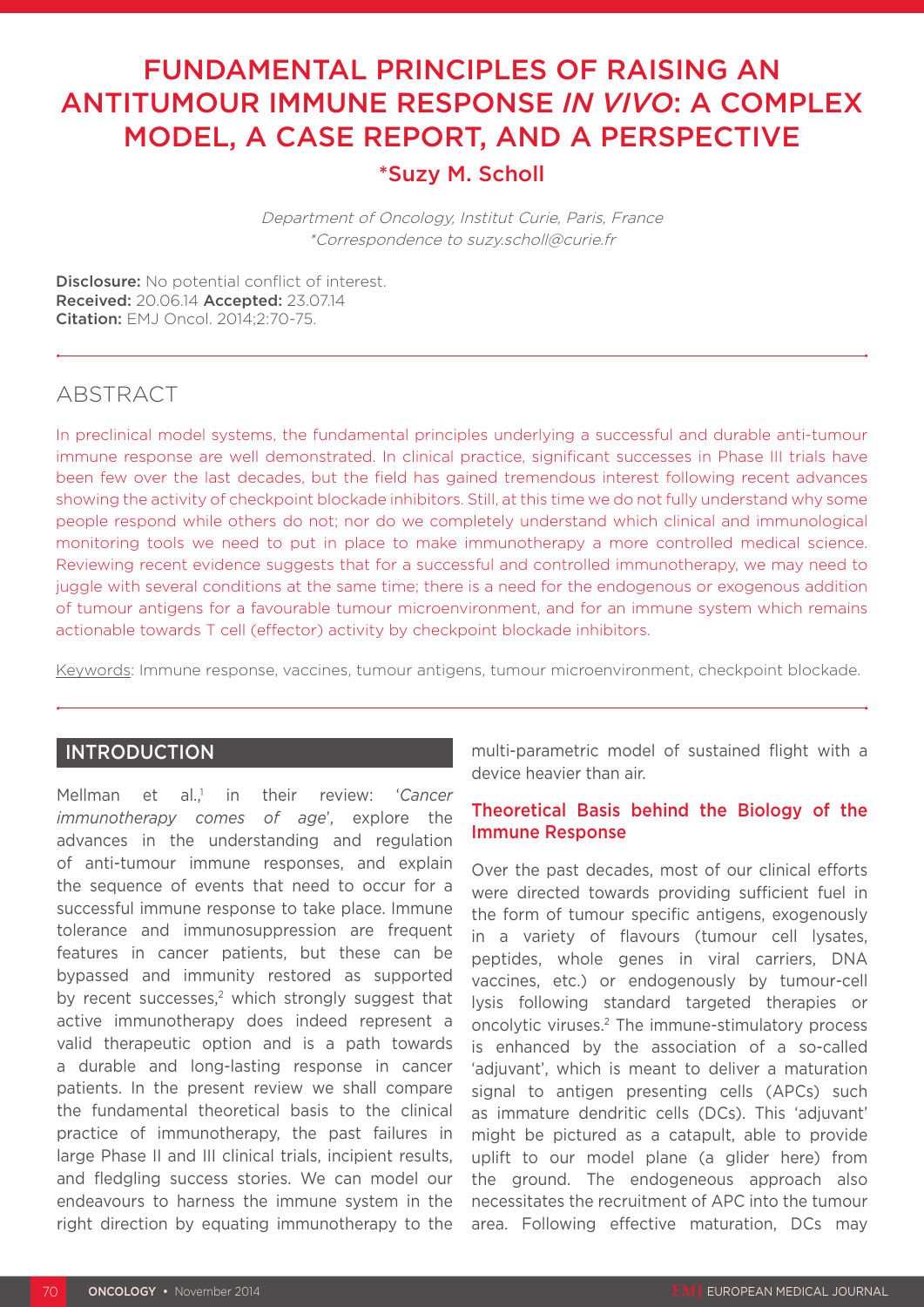move towards immune organs such as tumourdraining lymph nodes, where they prompt T cells to become engaged in the battle against specific antigen-bearing cancer cells and to mature into effector T cells.

Effector T cells recirculate - passing fleetingly in circulation where they may be monitored - and re-enter the tumour bed, usually facing an array of immunosuppressive defence mechanisms such as suppressive myeloid cells and T regulatory cells (Tregs), which oppose their lytic function.<sup>1</sup> If the suppressive microenvironment can be blocked, and if all necessary steps of immune activation are fulfilled according to plan, T cells may infiltrate the tumour and lyse tumour cells. In our model, tolerigenic or immunosuppressive actions might be pictured as strong crosswinds or violent thunderstorms, which are known to jeopardise take offs and landings.

## THE REALITY OF IMMUNE THERAPY IN CLINICAL PRACTICE

The detection of a viable tumour signifies that the immune system has failed. This may be due to failed antigen recognition. Human leukocyte antigen (HLA) dysregulation, as well as absent HLA Type 1 glycoprotein expression (preventing antigen-specific T cell recognition), have been described in tumours and cancer cell lines $3$  while HLA Type 2, which is normally not expressed (for instance in normal squamous epithelium), has been shown to be expressed in >80% of carcinomas.4,5 There exists now a wealth of data in the literature documenting active immunosuppression through the secretion of immunosuppressive mediators by the tumour and leading to induction of Tregs and subtypes of suppressive myeloid-derived cells in close association with growing tumours.<sup>6</sup> While natural Tregs have a role in maintaining selftolerance and in regulating responses to infectious agents, transplantation of atypical glandular cells (AGCs), and tumour AGCs, induced Tregs are able to prevent a robust antitumour cytotoxic T lymphocyte (CTL) response.7

Tregs appear to be exquisitely sensitive to chemotherapy,8 but they tend to reappear over time in the presence of a persistent tumour. Similarly, subsets of 'M2 Type' APCs, in the tumour microenvironment (TME), were shown to be relevant to poor outcome. Depletion of tumour-associated macrophages (TAM) in an animal model, restored

tumour-infiltrating CTL responses and suppressed tumour growth,<sup>9-11</sup> while depletion of tissue resident macrophages had no effect. It has been suggested that the presence of colony stimulating factor-1 (CSF-1), a macrophage-specific growth factor which is abundant in many tumours, will lead to TAM and may divert effective maturation from DCs, which are potent APCs, thereby perturbing efficient immune stimulation.<sup>12,13</sup> However, in some instances there are signs of an effective immune response occurring at the tumour site. Thus, the presence of specialised CD4+ T cells in the TME, when found to localise to the germinal centres of peri-tumoural tertiary lymphoid structures in extensively infiltrated neoplastic lesions, predicted improved outcome in breast carcinoma patients.14,15

Similarly, during neoadjuvant chemotherapy in patients with breast cancer, the increase of a CD25-CD127- CD4+ T cell population in circulation correlated with tumour regression.16 In a recent paper assessing the microenvironment of cervical cancer patients, the quantification of different subsets of myeloid cells revealed that a strong intraepithelial infiltration of CD14+ cells, and more specifically, the population of CD14+ CD33- CD163 matured 'M1' (activating phenotype) macrophages, were associated with a large influx of intraepithelial T lymphocytes (p=0.008), and with improved disease-specific survival (p=0.007). This factor retained an independent prognostic value for improved survival in a multi-parametric analysis (p=0.033).17 Recently, 84-gene signature on genes involved in immune function was shown as being able to predict outcomes in patients with melanoma.17 In practical terms, the immunological monitoring of patients is most often based on sampling of lymphocytes from circulation, rather than from the tumour or from tumour draining lymph nodes, while a more accurate assessment of tumour infiltrating lymphocytes would be based on a biopsy at the crucial tumour site.

## PAST CLINICAL DEVELOPMENTS IN CANCER IMMUNOTHERAPY

There are many different types of immunotherapies, and a great variety of reagents to choose from. What did we accomplish in a century of immunotherapy and what should be adapted to future clinical trials? A recent review article listed 41 Phase II or Phase III trials, some with quite significant numbers of patients, all asking questions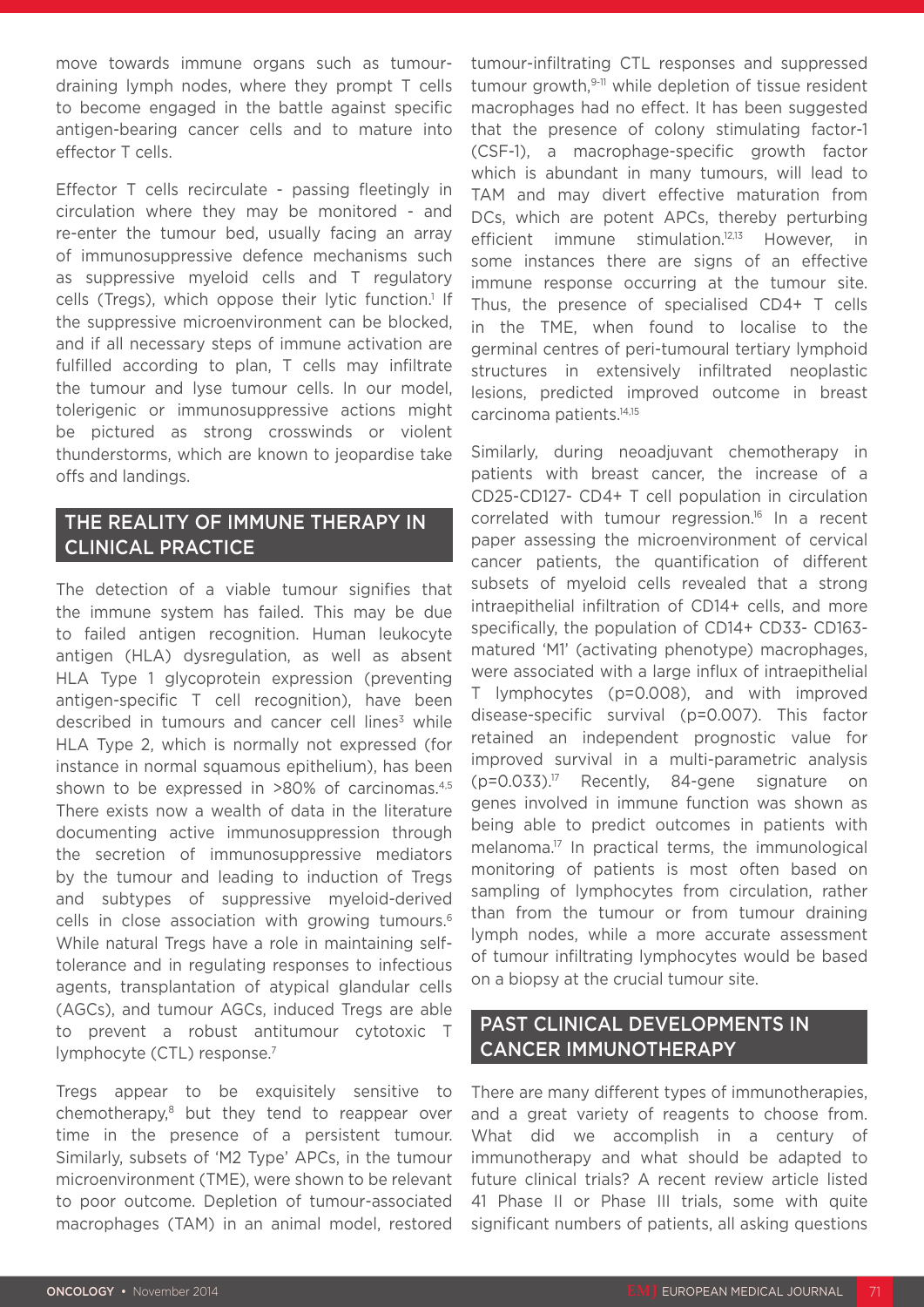concerning clinical efficacy and a prolonged disease-free period, or overall survival.<sup>2</sup> In many cases, trials were abandoned at interim analysis because there was no significant survival benefit in the intention to treat population, compared with an active comparator or best supportive care.

When subgroups of patients were analysed, signs of activity could be seen in so-called 'favourable' patient groups, with either a favourable prognostic score, as in a prostate cancer group with a Halabi score predicted survival of >18 months.<sup>18,19</sup> or for patients who had combined treatments with hormone therapy, chemotherapy, or radiation. Importantly, after many early failures, some recent very clear successes in clinical trial responses<sup>20,21</sup> could be achieved by using so called 'checkpoint modulators' directed against programmed death-1 (PD-1) T cell co-receptor and its ligands. PD-1 is expressed on antigen-experienced T cells in the periphery, and serves in the normal host to limit the activity of T cells at the time of an inflammatory response, thereby protecting normal tissues from collateral destruction. By blocking its effect in cancer patients, the immunosuppressive effect in the TME may be lifted.

## A Model Perspective

While controlled flight has been a preoccupation of mankind over many centuries, it was only at the beginning of the last century (1903) that we grasped the multiple parameters that need to be fulfilled to not only lift an object heavier than air into the air but, more importantly, to control all actions of safe flying. To put immunotherapy in historical perspective, at the time the Wright brothers were building their plane, the New York surgeon William Coley used live bacteria as antigens to immunise against tumours (1893). What are the essential ingredients for controlled flight and can we transpose this model to immunotherapy? To fly an airplane, we need fuel for propulsion, we need wings, and we need balance; we need those three main ingredients all together at the same time. Each one, taken on its own, will not allow an airplane to fly (Figure 1). Ifwe try to transpose that idea to immunotherapy, we may submit that antigens and adjuvants represent the fuel, whilst lift/wings to remain airborne may be equated with an 'adjuvant', and with correct DC maturation.

Powerful crosswinds can be likened to an unfavourable TME, favouring DC maturation toward tolerance, rather than toward activation, while violent thunderstorms would be the immunosuppressive microenvironment mediated by Tregs and myeloid derived suppressor cells. Finally, the last, but crucial aspect of flying has to do with balance and centre of gravity, which also affect the stability of the aircraft. When the centre of gravity is 'out of range', the aircraft may pitch uncontrollably down or up. This tendency may exceed the control capacity of the pilot and cause a loss of control. To ensure the aircraft is safe to fly, the centre of gravity must fall within specified limits established by the aircraft manufacturer, and may be compared in our model to immune checkpoints whose normal function is to prevent excessive and uncontrolled immune responses. An extreme loss of control through a checkpoint modulation is already reported in the literature in 2006, when six healthy volunteers (within 90 minutes of receiving a single intravenous dose of an anti-CD28 antibody), all had a systemic inflammatory response, characterised by a rapid induction of proinflammatory cytokines and accompanied by headache, myalgias, nausea, diarrhoea, erythema, vasodilatation, and hypotension.22

Within hours, they became critically ill with pulmonary infiltrates and lung injury, renal failure, and disseminated intravascular coagulation. Severe and unexpected depletion of lymphocytes and monocytes from circulation occurred within 24 hours. All six patients were transferred to an intensive care unit, where they received intensive cardiopulmonary support. Despite evidence of the multiple cytokine-release syndrome, all six patients survived. Immune checkpoint modulation may thus be compared to releasing a brake on immune control. While interfering with CD28 was very poorly tolerated, similar actions on other checkpoints such as cytotoxic T lymphocyte antigen 4 (CTLA4) or PD-1 have been shown to be an advantage in the treatment of cancer patients.

## **Modulations – adaptations to the individual immune response settings**

Possible actions to avoid turbulence are to fly on a calm day. By analogy, only treat patients with a good Halabi score, or take DCs out of the compromised TME and grow them *in vitro*, and re-inject matured (finally differentiated) DCs that are loaded with the desirable antigen. A number of clinical trials using DCs have shown some activity in the clinic, leading to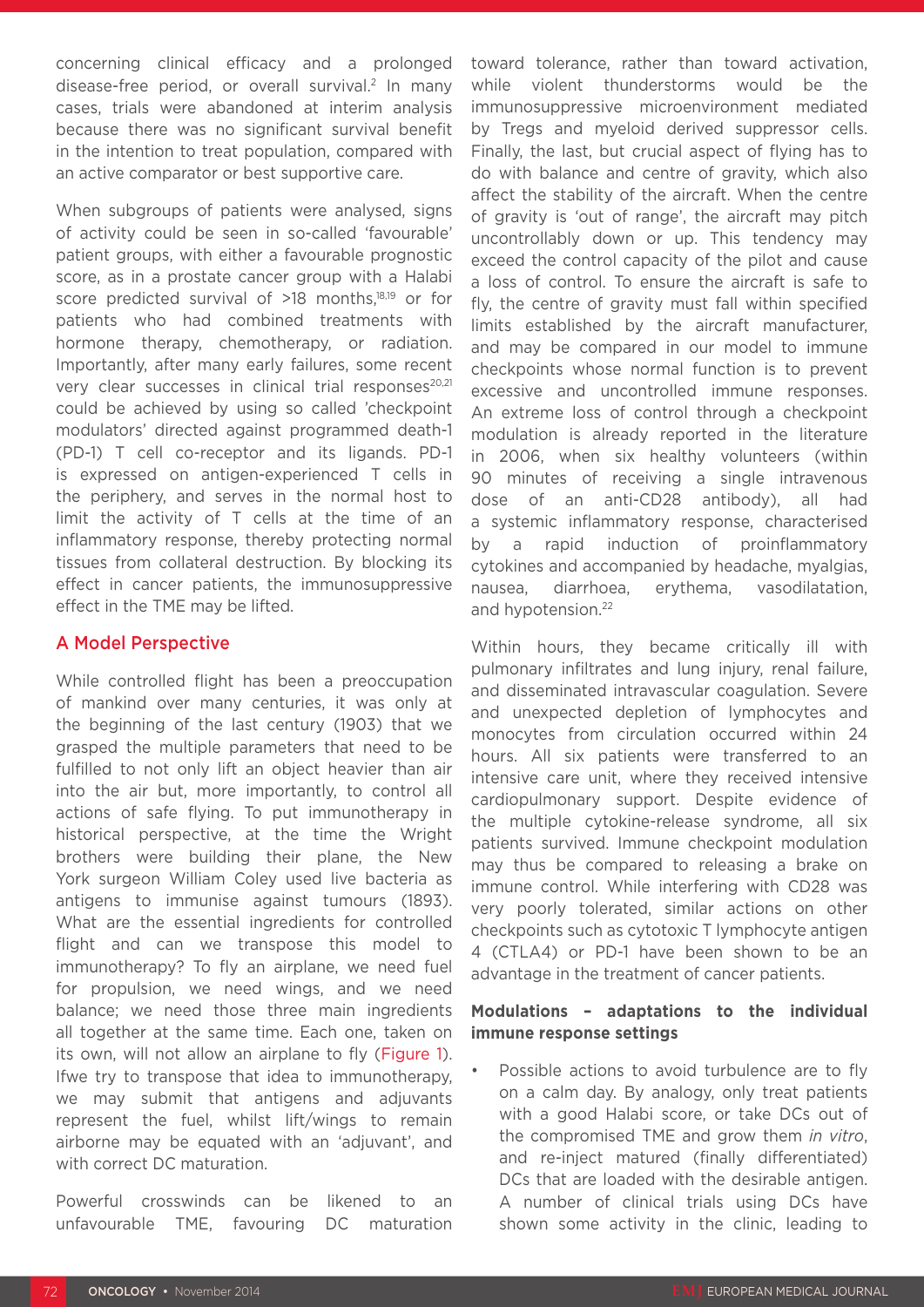the registration of Provenge.<sup>23</sup> A variant from this scheme is to expand T lymphocytes *in vitro* from the patient T lymphocytes which have already shown some ability to kill the patient's own tumour or natural killer T cells directed against a tumour antigen. Steve Rosenberg's laboratory has been a leader in that field and has done remarkable work for many years.<sup>24</sup>

- A good pilot may also make use of flaps and elevator trim to give some leverage in controlling crosswinds. Flaps may be equated to assistance by standard therapies in the control of Tregs and myeloid suppressors. It is documented that myelosuppressive chemotherapy<sup>25</sup> may improve the disturbances in the microenvironment, rendering it less tolerigenic. *In vivo* measures, other than myelosuppressive chemotherapy, to specifically block the differentiation of inflammatory macrophages may be considered in the future via specific blockade of the CSF1 receptor. CSF1 is a chemotactic cytokine for the recruitment of monocytes to an area of intense tissue turnover, and for their differentiation into macrophages. It has a major role in wound repair. We have previously shown that it modifies DC differentiation prior to the terminal differentiation step by tumour necrosis factor, while fully mature DCs will not be modified by CSF1.<sup>13</sup>
- Finally, we can use the notion of checkpoint modification as analogous to the balance of the centre of gravity of the immune response. Similarly, just as we carefully monitor the stability of an aircraft, we can stimulate activating receptors on T cells or block inhibitory receptors

such as block interaction of PD1 with PD-L1, or expand T cell numbers with anti CTLA4. Establishing an immunological 'grade' for tumour stratification and therapeutic decision before treatment with vaccines +/- checkpoint inhibitors could be equivalent to the pilot doing preflight checks, particularly for weather conditions, prior to take-off.

#### Case History

While we are still some distance from curing patients with immunotherapy in a regular and controlled fashion, the way aspirin cures most headaches, there are occasional success stories which are worth exploring in depth. Ten metastatic breast cancer patients, who had previously progressed on chemotherapy, were treated in 1999 at Institut Curie, Paris, France, with the Transgene TG4010 vaccine product (containing the MUC1 gene + interleukin-2 in a Vaccinia Virus vector). Injections had been administered every 3 weeks. Two of ten patients achieved a partial response, which lasted 11 months for patient '204'. Patient '207', after surgical resection of residual disease remains in complete remission in 2014.<sup>2</sup> Injections were administered every 3 weeks. 15 years ago, we knew that patients with a 'healthy' immune response had on average >1,000 total peripheral lymphocyte counts, and that these have a tendency to drop during metastatic tumour progression, that immunosuppression (in relation to AIDS) was correlated with a low CD4 count in circulation, and that T effector cells were CD8+. We routinely evaluated CD4+ and CD8+ total counts in circulation, as well as serum CA153 marker and CSF1 levels.



Propulsion: human tumor antigens Lift/wings: microenvironement Balanced centre of gravity and weight: checkpoint modulators CONTROLLED FLIGHT

#### Figure 1: Three-dimensional dynamics of anti-tumour immune response.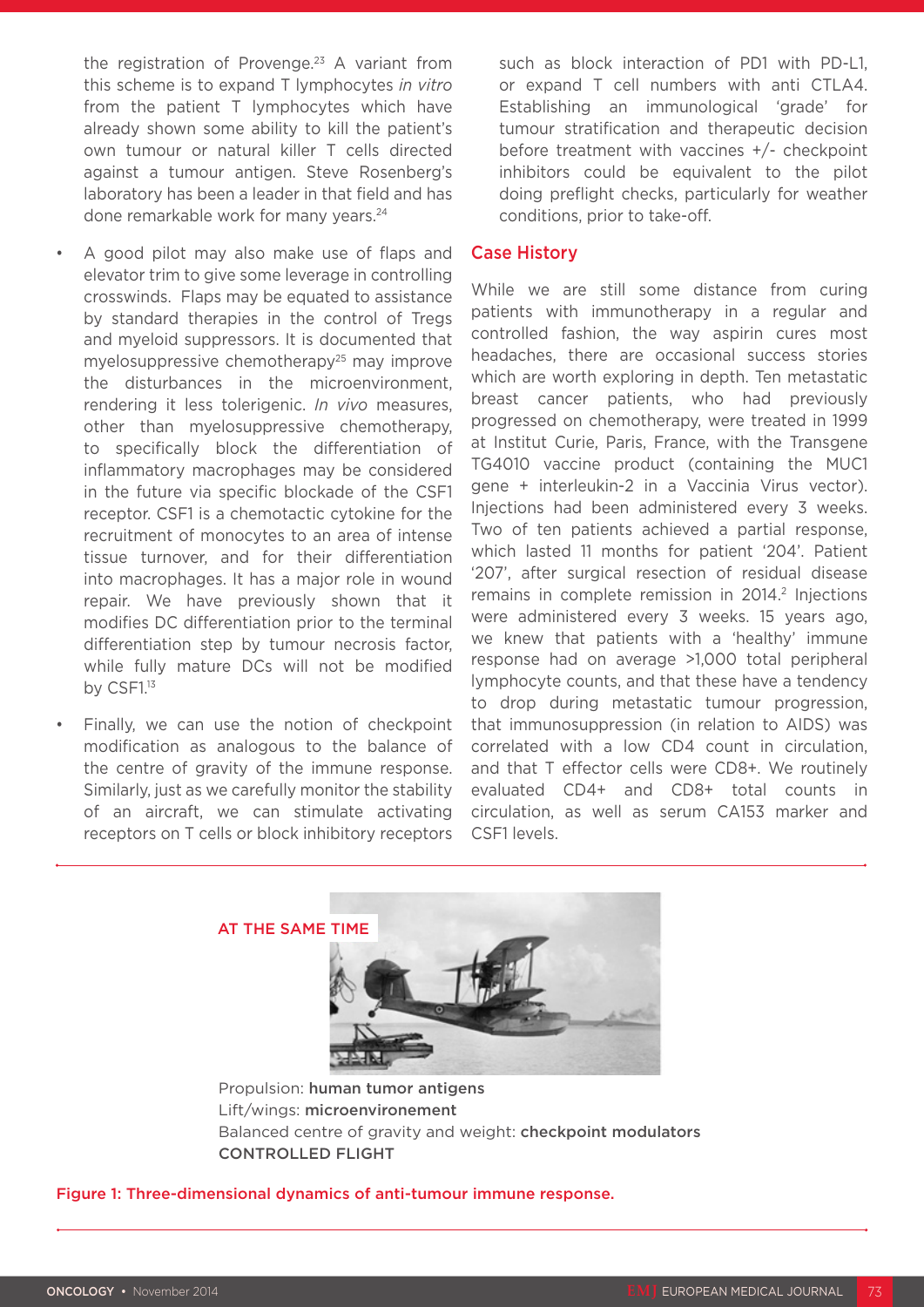While treatment tolerance was excellent, patient 207 complained of increasing fatigue at 6-8 months, which led to a diagnosis of hypothyroidism. Retrospectively we tested all the stored serum samples (Table 1) showing that the increase in circulating CD4+ T cell counts paralleled the appearance of thyroid auto antibodies, a failing thyroid function, but most importantly, of tumour regression. Interestingly, CSF1 serum levels, an inflammatory macrophage differentiation, and survival factor were consistently low throughout.<sup>26</sup> The patient has been in complete remission for >14 years. It is striking that the unique single patient

who developed signs of autoimmune thyroiditis in parallel with vaccination, which peaked with the maximal tumour shrinkage, achieved a durable remission and, very likely, a cure. Her MUC1 specific immune function could unfortunately not be tested due to a technical problem<sup>26</sup> but additional genomic testing of her tumour is presently ongoing. In the present case, the specificity of these CD4+ T cells is unknown, but in a recent publication, adoptive transfer of CD4+ T helper 1 cells, recognising a specific mutated epitope on cancer cells, was shown to be able to mediate a regression of metastatic epithelial lesions.27

Table 1: Quantitative changes in circulating PBMC of CD4/CD8 phenotype and rising autoantibodies during an effective vaccine based tumour regression.

| Variations of CD4 levels of anti-thyroid and anti-nuclear antibodies, of thyroid function tests and<br>breast cancer tumour marker CA153 |                             |                            |                           |                |                              |                           |                              |             |                     |
|------------------------------------------------------------------------------------------------------------------------------------------|-----------------------------|----------------------------|---------------------------|----------------|------------------------------|---------------------------|------------------------------|-------------|---------------------|
|                                                                                                                                          |                             | Real-time assessment       |                           |                | Retrospective assessment     |                           |                              |             |                     |
|                                                                                                                                          |                             |                            |                           |                | Antibodies                   |                           |                              |             |                     |
| Injection<br>number                                                                                                                      | Date                        | CD4<br>Fresh<br>blood      | CD4/CD8<br>Fresh<br>blood | CA153<br>serum | Anti-<br><b>TPO</b><br>serum | Anti-<br>nuclear<br>serum | Anti-<br><b>DNA</b><br>serum | T4<br>serum | <b>TSH</b><br>serum |
|                                                                                                                                          |                             | counts/<br>mm <sup>3</sup> | ratio                     | U/ml           | U/ml                         | inverse<br>ratio          | U/ml                         | ng/ml       | ug/ml               |
| <b>BL</b>                                                                                                                                | 20 <sup>th</sup> Jan<br>99  | 680                        |                           | 26             | 179                          | $\circ$                   | $\bigcirc$                   |             |                     |
| $\mathbb{1}$                                                                                                                             | 28 <sup>th</sup> Jan<br>99  |                            |                           | 23             |                              | $\bigcirc$                | $\bigcirc$                   | 10.7        | 1.18                |
| $\overline{2}$                                                                                                                           | 18th Feb<br>99              | 908                        |                           | 18             |                              | $\circ$                   | $\bigcirc$                   | 10.3        | 1.94                |
| 3                                                                                                                                        | 11 <sup>th</sup> Mar<br>99  | 1,160                      | 4.7                       | 18             |                              | $\bigcirc$                | $\bigcirc$                   |             |                     |
| $\overline{4}$                                                                                                                           | 1st Apr<br>99               | 1,081                      | 5.2                       | 17             |                              | $\bigcirc$                | $\bigcirc$                   |             |                     |
| 5                                                                                                                                        | 17th May<br>99              | 1,172                      | 5.6                       | 16             |                              | $\bigcirc$                | $\bigcirc$                   | 12          | 2.92                |
| 6                                                                                                                                        | 28 <sup>th</sup> June<br>99 | 1,305                      |                           | 18             |                              | 80                        | 14                           | 15.2        | 2.23                |
| $\overline{7}$                                                                                                                           | 9 <sup>th</sup> Aug<br>99   | 1,224                      | 4.7                       | 17             |                              | 160                       | 15                           |             |                     |
| 8                                                                                                                                        | 20 <sup>th</sup> Sept<br>99 | 1,444                      | 5.5                       | 18             | 11,529                       | 320                       | 13                           | 5.8         | 51.29               |
| $\mathcal{G}$                                                                                                                            | 2 <sup>nd</sup> Nov<br>99   | 1,345                      | 3.5                       | 18             | 11,052                       |                           |                              | 11.9        | 9.14                |
| 10                                                                                                                                       | 13th Dec<br>99              | 966                        | 4.7                       | 18             | 6,667                        | 260                       | 260                          | 12          | 0.97                |

PBMC: peripheral blood mononuclear cells; Anti-TPO: anti-thyroid peroxidase; T4: total thyroxine; TSH: thyroid stimulating hormone.